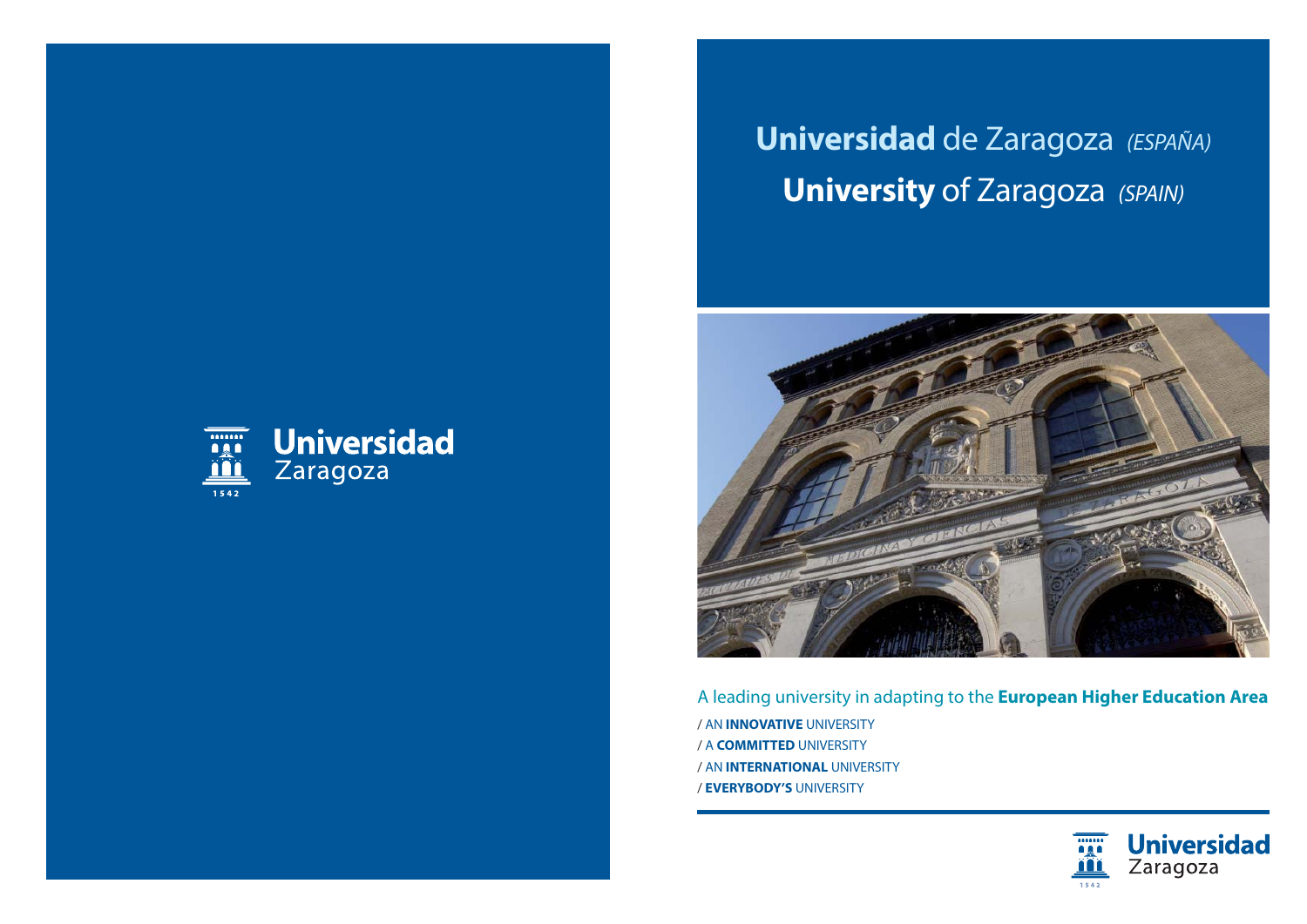## **History**

The University of Zaragoza originated from a School of Arts, created by the Church in the 12th century. In 1474, Pope Sixtus IV elevated it to the category of «Universitas magistrorum».

However, the real starting point for the University was to come later. In September 1542, the emperor Carlos V signed a privilege which elevated the School of

**Ignacio de Asso, Santiago Ramón y Cajal, José Martí, Luis Buñuel, Ramón J. Sender, Rigoberta Menchú, José Antonio Labordeta, Richard Schrock..."**

Arts to the rank of «general university for all the sciences». In 1554, a papal bull issued by Pope Julius III, approved the foundation of the University. This is why the University of Zaragoza is the only Spanish university that bears the image of San Pedro on its seal. Years later, Pedro Cerbuna

provided the necessary funding for the new university, which was inaugurated in 1583.

In the years following the First World War, the University went through a process of intense renewal and adaptation to the changing needs of the country. In 1921, some Autonomous Statutes were approved, and the University began to offer Doctorate degrees, carrying out intense dissemination activity and creating, in 1927, the Summer Courses in Jaca (the first of their kind in Spain), aimed at the dissemination of the Spanish language.

In the early 70s of the last century, the University began to incorporate teaching activities and to expand to other towns. Due to universities recovering their autonomy in the mid eighties, the University adapted itself to the Autonomous Community of Aragón (separating itself from centres in other communities), passing Statutes in 1985 and 2004 (which were renewed in 2011), and beginning a decentralisation process resulting in the establishment of faculties in the cities of Huesca and Teruel, which led to a significant increase in the number of students in each.

Throughout its 500 years of history, those who have passed through its doors include important figures such as Botanist and Economist Ignacio de Asso, Doctor Santiago



## **Universidad** de Zaragoza

unizar.es

### **Rector and Managing Board**

Paraninfo, Plaza de Paraíso, 4, Zaragoza (Spain) 00-34-976 761 010, jefegabi@unizar.es

### **Centre for University Information and Claims**

Information Building, Pedro Cerbuna, 12, Zaragoza (Spain) 00-34-976 761 001, 00-34-976 761 002 y 00-34-976 762 318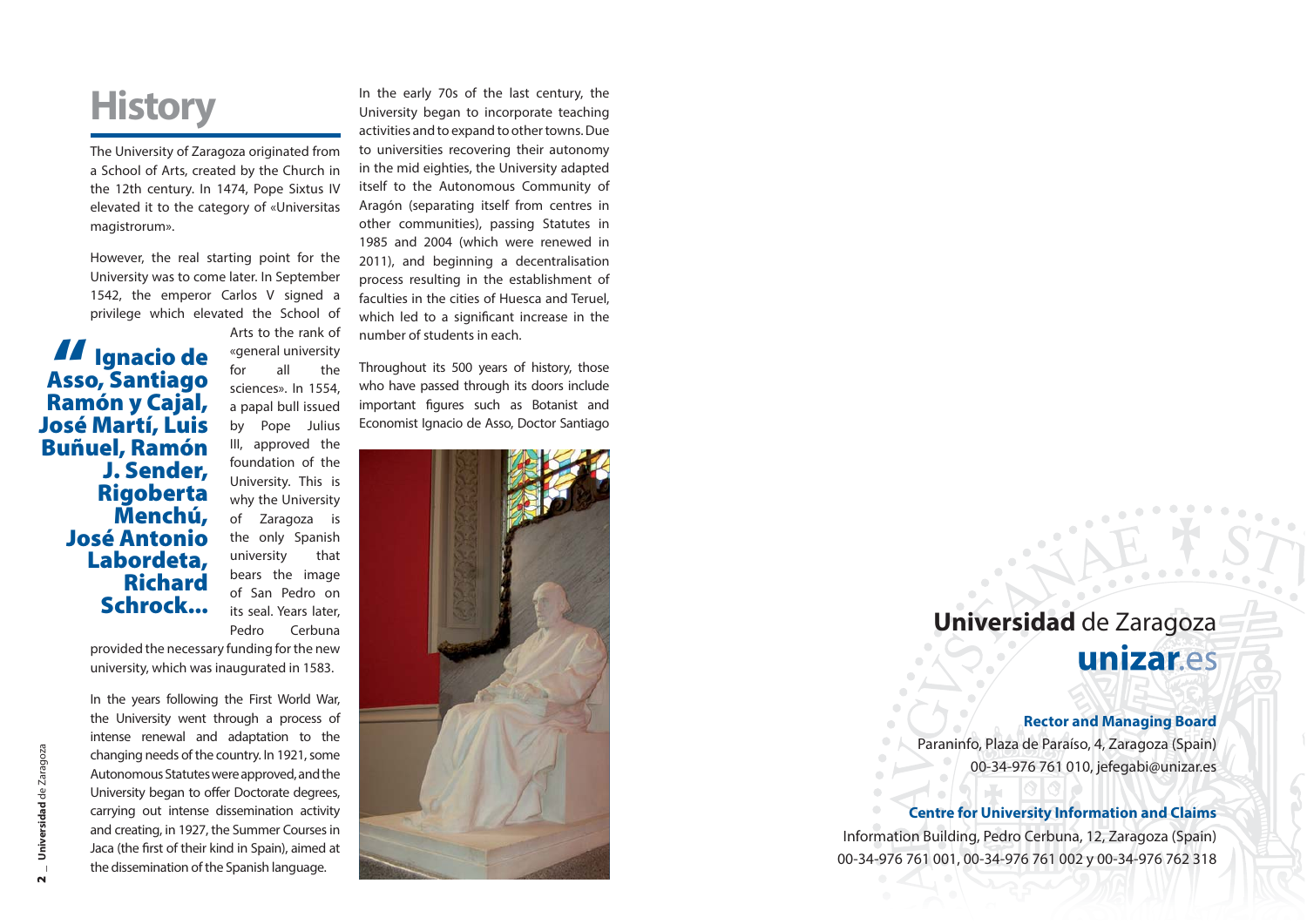#### **University community**

- 40,857 Members of the university community
- 29,611 Degree students
- 1,388 Master's students
- 2,499 Doctorate students
- 1,570 Students on own programmes
- 1,010 Students who come to the University via international mobility programmes
- 778 University of Zaragoza students who participate in international mobility programmes
- 6,942 Scholarship students
- 5,822 Degree graduates
- 896 Universitary master graduates
- 353 PhD theses defended
- 3,698 Work placements
- 1,546 Partner companies for student work placements
- 4,004 Teaching and research staff members
- 1,795 Administration and service staff members

### **Centers, departments and research institutes**

- 18 Own centres
- 5 Affiliated centres
- 1 Doctoral School
	- 56 Departments
- 5 Own research institutions
	- 1 Affiliated research institute
- 3 Joint research institutes
	- 3 Research centers

### **Courses**

- 54 Degrees
- 66 Enrolment options
- 55 Universitary masters
- 43 Doctorate programmes
- 94 Own programmes

### **Research and transfer**

- 15 Institutes and research centers
	- 16 Research support services
- 214 Research groups
- 2,804 Researchers in research groups
- 55 institutional and company chairs
- 32 Spin-off

### **Budget:**

246.2 Millions of euros.

Ramón y Cajal (Nobel prize-winner in 1906), and Cuban liberator José Martí. Similarly, the University has awarded its highest honour, the Honorary Doctorate, to persons of such stature as Luis Buñuel, Ramón J. Sender, Rigoberta Menchú, José Antonio Labordeta or Richard Schrock.

### **International mission**

The University of Zaragoza's international commitment is demonstrated through mobility programmes (both its own and external) for students, teachers, researchers, and administration and service staff, double degree programmes, bilateral and multilateral agreements, research projects, and university development cooperation projects across the five continents.

The University of Zaragoza considers internationalisation a guarantee of quality. It has around 1,700 bilateral agreements with institutions all over the world (34 European countries, the United States, Canada, Australia, Latin America, Asia, and Africa). It is one of the top-ranking Spanish universities in terms of international annual student exchanges. Almost 1,000 of our students take part every year; and around 3.7% of the students attending daily lessons at the University of Zaragoza are international incoming exchange students. In addition, each year around 150 teachers from our University carry out educational visits in other European countries, and the trend is growing.

The University of Zaragoza has managed various international mobility programmes:

- > The European Commission's Lifelong Learning Programme, which includes the sub-programmes: Erasmus studies, Erasmus work placements, Intensive programmes, Teacher mobility, Mobility for training, Preparatory visits and the Leonardo Programme.
- > Mobility Americampus (Latin-American universities).
- > Mobility CRUE-Santander-University of Zaragoza.
- > Mobility University of Zaragoza to universities in North America, Oceania or Asia.
- > Mobility University of Zaragoza-China.
- > University of Zaragoza scholarships for development cooperation.
- > University of Zaragoza-Santander and University of Zaragoza-Carolina Foundation scholarships, for postgraduate studies.
- > Mobility MAEC-AECID scholarships, for post-graduate studies.
- > Scholarships from the Latin America University Association of Graduate Studies (AUIP).

In addition, it takes part in the following development cooperation programmes (among others): the European Union's ALFA and TEMPUS programmes, the Interuniversity Cooperation Programme (PCI) of the Spanish Agency for Development Cooperation, and the Government of Aragón Development Cooperation.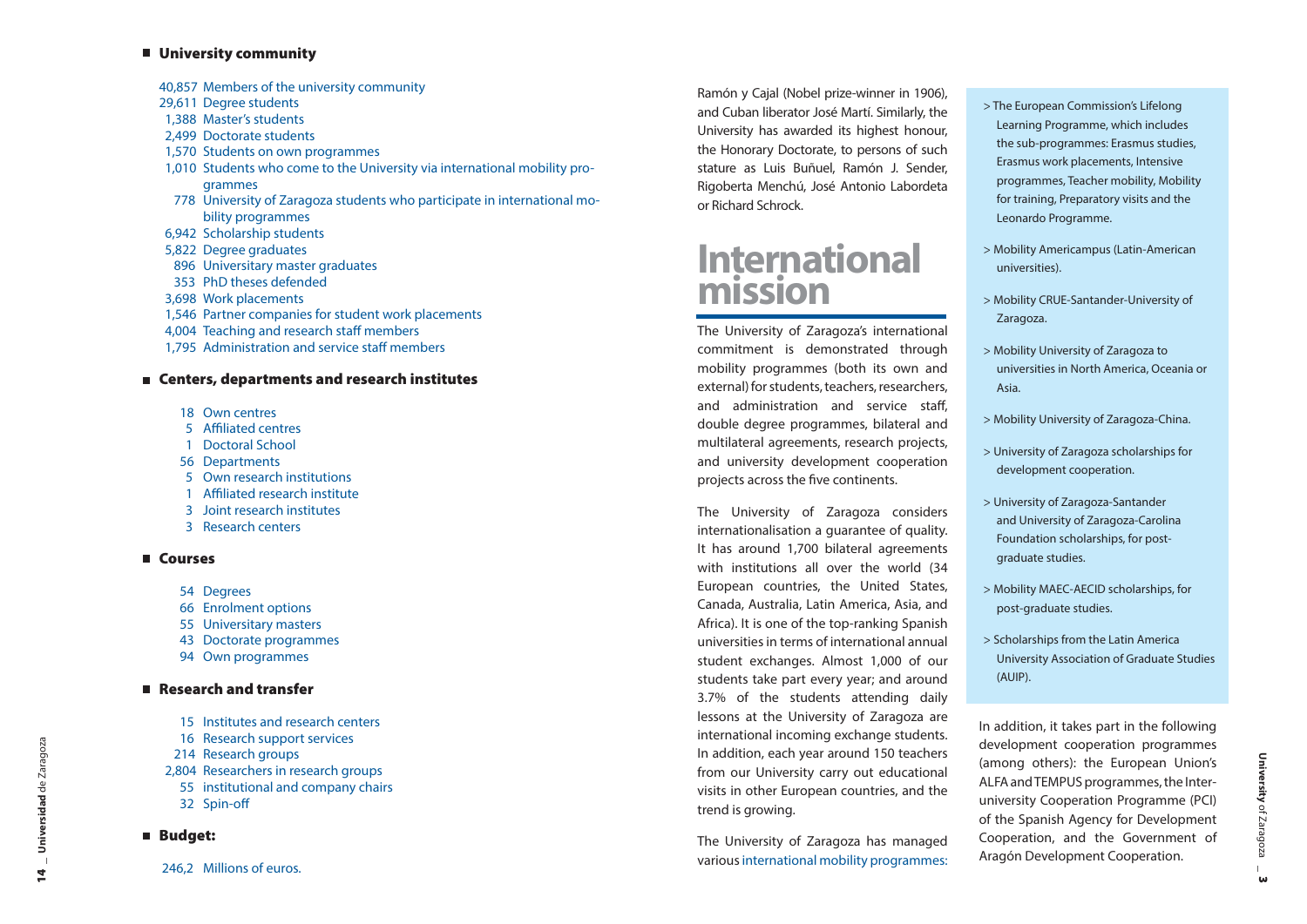As part of its support for the internationalisation process, the University offers an increasing number of courses in English, a language support programme for teaching and research staff, and for administrative and service staff, and each year it publishes a call for internationalisation, aimed at the University's centres. It also participates in international forums and fairs, and it is a member of several higher education international associations.



### **Iberus Campus, Ebro Valley International Campus of Excellence**

The University of Zaragoza, together with the Public University of Navarra, La Rioja University and Lleida University formed the Ebro Valley Campus honoured with the title of International Campus of Excellence.

A consortium has been created overcoming the geographical and administrative boundaries of four autonomous regions. The areas of expertise are set according with their capabilities to claim their international position with defined scientific challenges and ground-breaking activities in sustainable energy, technology for citizens' health, food and nutrition, and conservation of cultural heritage.

Particularly valued are their ties with the productive environment, involving companies, institutions and cities.

The objectives of the Iberus Campus are: providing quality, comprehensive training; achieving scientific excellence; promoting internationalisation; establishing itself as a focal point for talent; improving management quality; promoting social responsibility and integration with society and providing the necessary infrastructural aggregation in order to develop the thematic organisation of the campuses.

This will be reinforced by the coordinated structure of the four universities, the research centres of Aragón, Navarra, La Rioja and Lleida, and will involve surrounding cities and businesses.

One key aim is to create a cross-border campus with the universities of Toulouse and Pau (France), which will allow student and teacher mobility and further strengthen relations between academics and researchers. Iberus Campus is setting out a path for building the strategic aggregation of four universities who have made the objectives of the University Strategy 2015 their own, proposing an attainable goal for modernisation, based on promoting quality and excellence in training and research, thus securing its international position in Europe and the world, and acting as unifier of the Ebro Valley's knowledge ecosystem, providing solutions for the development of an economic model based on knowledge and innovation.

## **The university Paraninfo building**

The Paraninfo bulding was inaugurated in 1893. The building was declared a Bien de Interés Cultural (Site of Cultural Interest), the highest level of protection awarded by Spanish law for artistic assets. Restored and reopened in 2008, it houses the Rector's Office, the Social Council and the University Ombudsman. It undertakes important cultural (with large spaces given over the exhibitions), and scientific work (holding university conferences and events aimed at disseminating scientific knowledge).

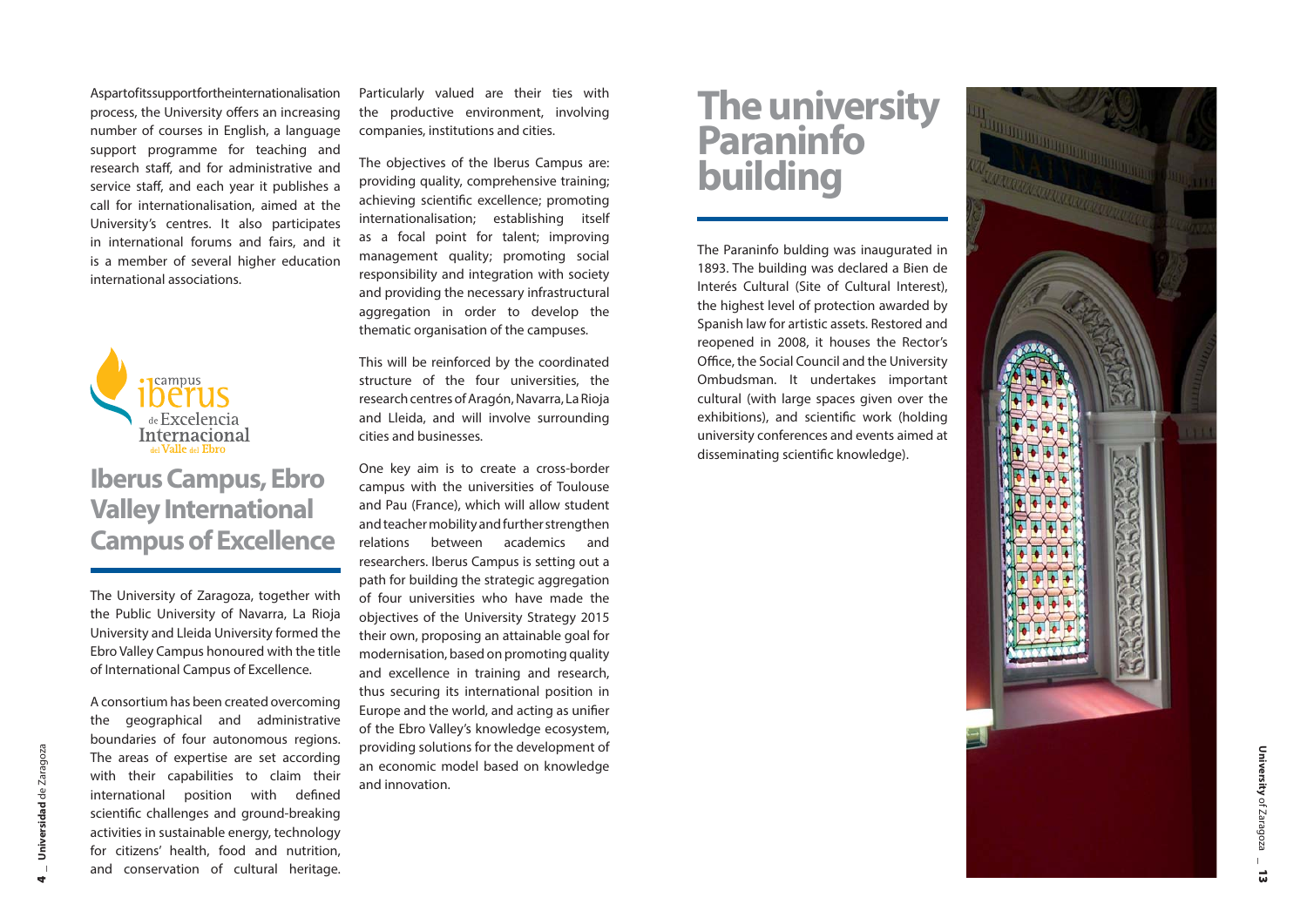## **Library**

The University of Zaragoza's library, created in 1796, provides support to teaching and research activities. It houses over a million monographs, and 13,000 hard-copy and electronic magazines. The General Library and Historical Archive holds the University's bibliographic treasure, which includes 419 manuscripts and 406 incunabula.

# **University Press**

The publishing company Prensas de la Universidad de Zaragoza has published almost a thousand titles in 50 collections. It also publishes around 20 magazines.

## **Halls of residence**

The University has four own halls of residence. The University also has agreements with one public and several private halls of residence. It also offers other types of accommodation.



### **Other university groups**

The Rector of the University of Zaragoza, Manuel López, chairman of the Conference of Rectors of Spanish Universities, bringing together the presidents of all Spanish public and private universities.

The University of Zaragoza is also part of other groups of universities: the European University Association (EUA), the European Association for International Education (EAIE), the Ibero-American University for Postgraduate Studies (AUIP), the Palestinian European Academic Cooperation in Education (PEACE), Scholars at Risk, the Compostela Group of Universities, and the Group 9 of spanish universities.

## **Higher education**

The University of Zaragoza is generalist and offers courses in all areas: Arts and Humanities, Experimental Sciences, Health Sciences, Social Sciences and Law and Engineering and Architecture.

Its dedication to European integration and its commitment to the future have resulted in actions which have enabled it, to offer 54 degree courses adapted to the European Higher Education Area (some of these are taught at more than one campus, allowing for 66 different enrolment options).

In terms of graduate studies, the University offers 55 universitary masters and 43 doctorate programmes, in addition to 94 own programmes.

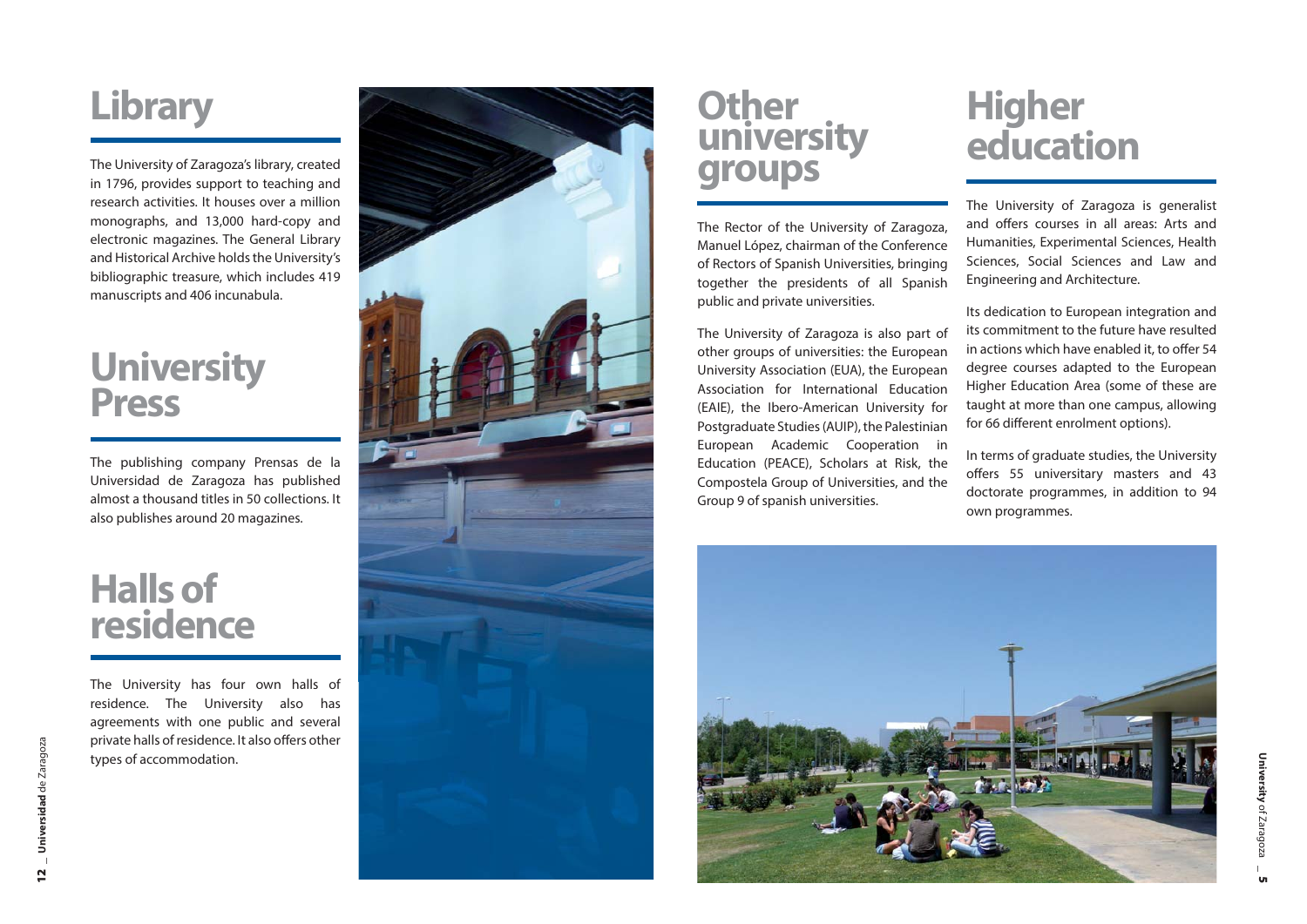## **GRADE STUDIES /GRADE S T**

#### **Arts and Humanities**

#### **Health Sciences**

Faculty of Philosophy and Arts (Zaragoza) Classical StudiesEnglish Studies Hispanic Philology Philosophy **History** History of Art Modern Languages

■ Faculty of Humanities and Social Sciences (Teruel) Fine Arts

#### **Sciences**

Faculty of Sciences (Zaragoza) Biotechnology Physics **Geology Mathematics** Optometry and Optics **Chemistry** 

Faculty of Veterinary Sciences (Zaragoza) Food Science and Technology

Higher Polytechnic School (Huesca) Environmental Sciences

### Faculty of Health Sciences (Zaragoza)

Nursing Physiotherapy Occupational Therapy

Faculty of Medicine (Zaragoza) Medicine

Faculty of Veterinary Sciences (Zaragoza) Veterinary Sciences

Faculty of Health Sciences and Sport (Huesca) MedicineHuman Nutrition and Dietetics **Dentistry** 

■ Huesca University School of Nursing (affiliated) Nursing

■ Teruel University School of Nursing (affiliated) Nursing

### **Social Sciences and Law**

Faculty of Economics and Business (Zaragoza) Business Administration and Management **Economics** Finance and Accounting Marketing and Market Research

■ Faculty of Labour and Social Sciences (Zaragoza) Labour Relations and Human ResourcesSocial Work

## **Relations with Summer companies and Courses<br>institutions**

In order to strengthen its relations with companies and institutions the University has a Research Results Transfer Office (OTRI) and has created company and institutional Chairs. In this way, society benefits from the transfer of technology and research carried out by the University, as well as from the dissemination of ideas and continuous training and the provision of technical assistance to businesses and university communities through participation in contracts, development of patents, and the creation of technologybased companies.

The University has 55 institutional and company Chairs. This represents a strategic and long-lasting union, where both parties can benefit from the results of research. development and innovation activities. Its activities include developing of research lines of common interest, pursuing national and international research projects, advising on innovation, development, and preferential information regarding research or transfer projects, the development of doctoral theses and dissertations, organising student work placements, promoting the integration of university teachers in the business environment carrying out training.

The University of Zaragoza is the second Spanish University according to the number of institutional and company Chairs.

### The University carries out training activities and Summer Courses in several towns, either directly or indirectly through the Summer University of Teruel (in the same province). Over the last decade, the offer has increased significantly, encompassing all activities and areas of knowledge and extending to many towns.

They arose from the Summer Courses at Jaca, created in 1927, which are the oldest in Spain and each year welcome a considerable number of students from all over the world. These programmes (and those in Zaragoza) offer a course in Spanish as a Foreign Language. Numerous complementary activities are also carried out (conferences, theatre performances, poetry and music recitals, trips, etc.).

## **Modern languages**

The University Centre for Modern Languages offers general, one-year courses in German, Arabic, French, Modern Greek, English, Italian, Portuguese, Chinese, and Russian, as well as specific courses on pronunciation, translation and culture. During the Summer it delivers intensive courses in several languages.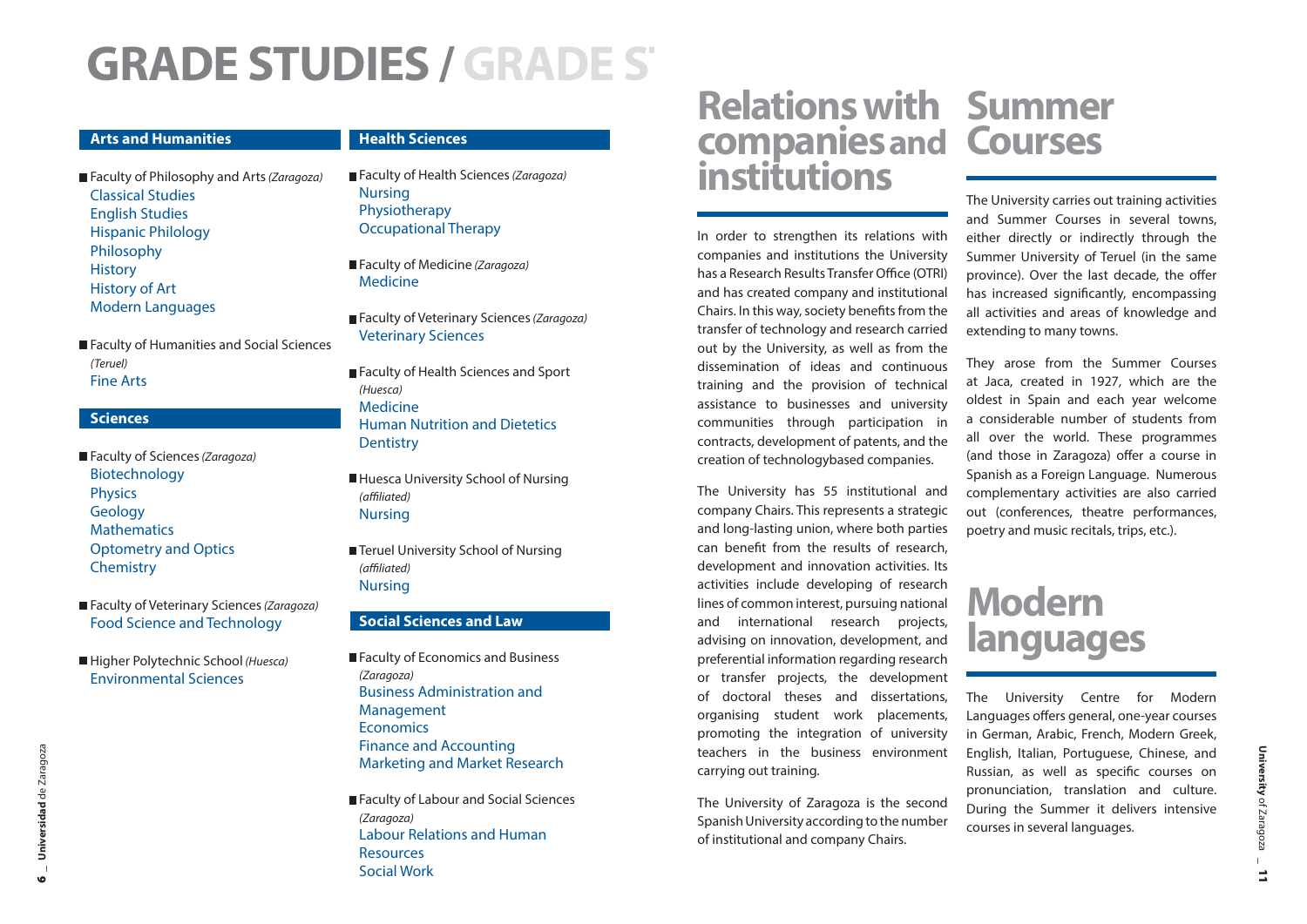## **TUDIES / GRADE STUDIES /**

### **Research**

Scientific research, technological development and constant innovation are essential tools for economic and social growth.

Research carried out by the University of Zaragoza is focused on technological, social, legal, humanistic, experimental and biohealth areas. It organises research activity through its own research Institutes, joint or affiliated institutes, as well as through nationally and internationally renowned research groups. Its laboratories and scientific and technological infrastructures are dedicated to optimising research by generating knowledge and promoting innovation.

University research institutes play a vital role in the work carried out by the University of Zaragoza, which comprises ten institutes: nine own institutes, one affiliated institute and three joint institutes.

### **Own institutes:**

- > Aragón Institute of Engineering Research (I3A).
- > Institute for Biocomputation and Physics of Complex Systems (BIFI).
- > Instituye of Nanoscience of Aragón (INA).
- > Institute of Mathematics and Applications (IUMA).
- > Environmental Sciences Institute of Aragón (IUCA).

#### **Affi liated institute:**

> Zaragoza Logistics Center (ZLC).

#### **Joint institutes:**

> Materials Science Institute of Aragón (ICMA).

Diseases, fruit of an agreement between the Goverment of Aragon, the Spanish Ministry of Science and Innovation and the University of Zaragoza, as a reference laboratory for research that requires a high

- > Institute of Synthetic Chemistry and Homogeneous Catalysis (ISQCH).
- > Centre for Research of Energy Resources and Consumption (CIRCE).

The University also has other unique research facilities: the Canfranc Underground Laboratory (LSC) and the Advanced Microscopy Laboratory. It is also noteworthy the Research Center in Transmisible Spongiform and Emerging degree of security in the field of Biology, Biomedicina or Veterinary Science. A large part of the University's research activity is channeled through the 226 research groups.

> It also has 16 research support services, consisting of laboratories and workshops which facilitate research work in various scientific fields.

- Faculty of Law (Zaragoza) LawJoint Degree Programme in Law and Business Administration
- Faculty of Education (Zaragoza) Early Childhood Education Primary Education
- Faculty of Philosophy and Arts (Zaragoza) Geography and Land Planning Information and DocumentationJournalism
- University School of Tourism (Zaragoza) (affiliated) Tourism
- Faculty of Humanities and Education (Huesca) Early Childhood Education Primary Education
- Faculty of Health Sciences and Sport (Huesca) Physical Activity and Sport Sciences
- Faculty of Business and Public Management (Huesca) Business AdministrationPublic Administration and Management
- Faculty of Humanities and Social Sciences (Teruel) Business Administration Early Childhood Education Primary Education Psychology

### **Engineering and Architecture**

School of Engineering and Architecture (Zaragoza) Studies in Architecture Industrial Technology Engineering Technology Engineering and Telecommunications ServicesElectrical Engineering Electronics and Automatic Engineering Industrial Design and Product Development Engineering Computer Engineering Mechanical Engineering Chemical Engineering

- University Centre for Defence (Zaragoza) (affiliated) Industrial Organisation Engineering
- Higher Polytechnic School (Huesca) Agro-food and Rural Environment **Engineering**
- University Polytechnic School (Teruel) Electronic and Automatic Engineering Computer Engineering
- University Polytechnic School (La Almunia) (affiliated) Civil Engineering Industrial Organisation Engineering Mechatronic Engineering Technical Architecture